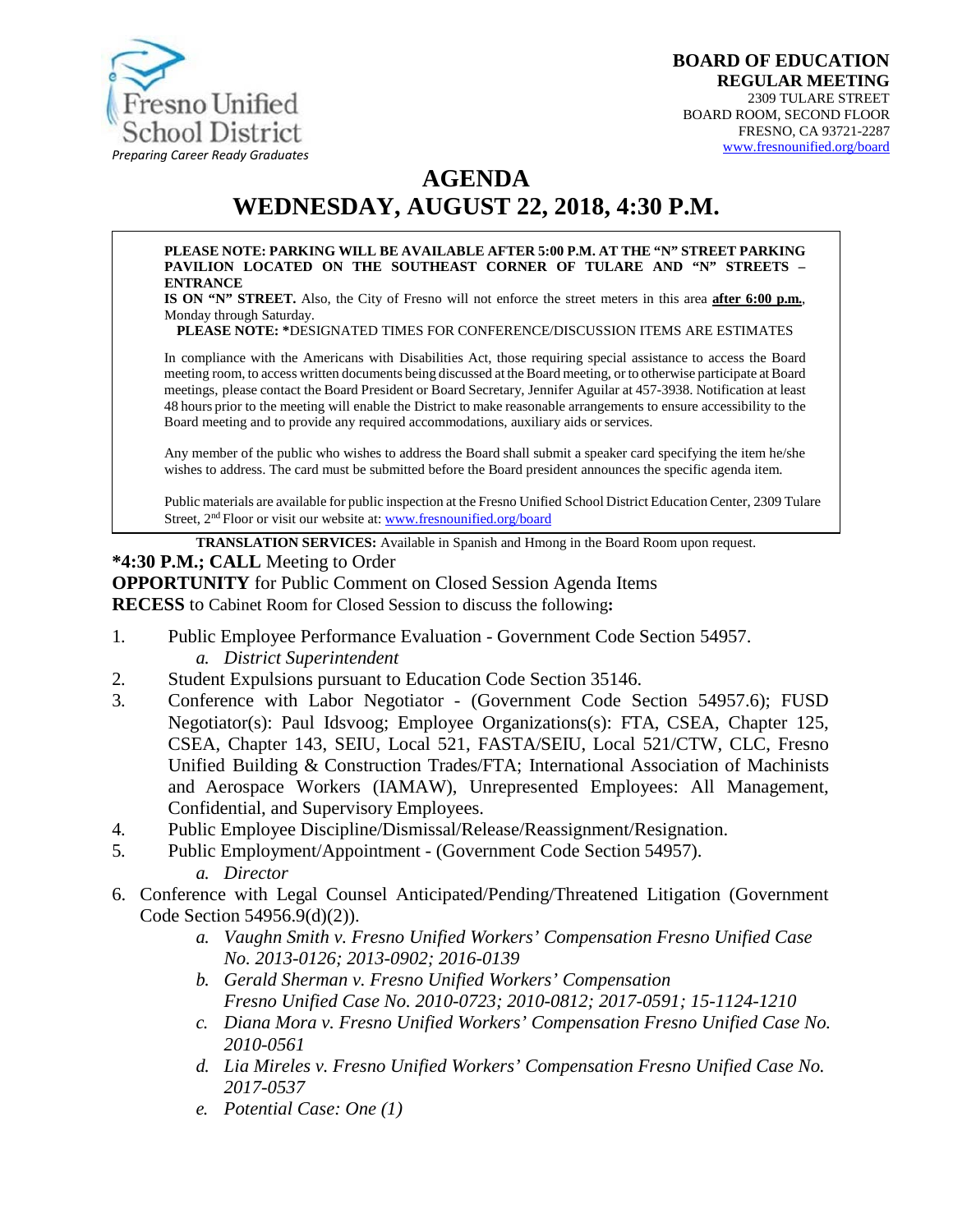**6:00 P.M., RECONVENE** and report action taken during Closed Session, if any.

## **PLEDGE OF ALLEGIANCE**

A staff member will lead the flag salute.

## **HEAR Report from Superintendent**

#### **OPPORTUNITY for Public Comment on Consent Agenda Items**

**ALL CONSENT AGENDA** items are considered to be routine bythe Board of Education and will be enacted by one motion. There will be no separate discussion of items unless a Board member so requests, in which event, the item(s) will be considered following approval of the Consent Agenda.

### **A. CONSENT AGENDA**

#### **A-1, APPROVE Personnel List**

Included in the Board binders is the Personnel List, Appendix A, as submitted. The Superintendent recommends approval. Contact person: Paul Idsvoog, telephone 457- 3548.

#### **A-2, ADOPT Findings of Fact and Recommendations of District Administrative Board**

The Board of Education received and considered the Findings of Fact and Recommendations of District Administrative Panels resulting from hearings on expulsion and readmittance cases conducted during the period since the June 13, 2018 Regular Board meeting. The Superintendent recommends adoption. Contact person: Kim Mecum, telephone 457-3731.

#### **A-3, APPROVE Minutes from Prior Meeting**

Included in the Board binders are the draft minutes for the May 30, 2018 Regular Meeting and the June 13, 2018. The Superintendent recommends approval. Contact person: Robert G. Nelson, telephone 457-3884.

# **A-4, ADOPT Variable Term Waiver for Career Technical Education Credential Holders**

Included in the Board binders is the communication from Fresno County Superintendent of Schools explaining the recommendation for the Variable Term Waiver for Career Technical Education (CTE) Credential holders. The Commission on Teacher Credentialing (CTC) has stated the Preliminary CTE credential holders (see attached) should be issued a Variable Term Waiver for the English Learner Authorization until the CTE program is completed. The English Learner classes are embedded in the CTE program. Individuals will not have the English Learner authorization stated on their credential document until the CTE program is completed and the clear credential is issued. The Superintendent recommends adoption. Fiscal impact: There is no fiscal impact to the district. Contact person: Paul Idsvoog, telephone 457-3548.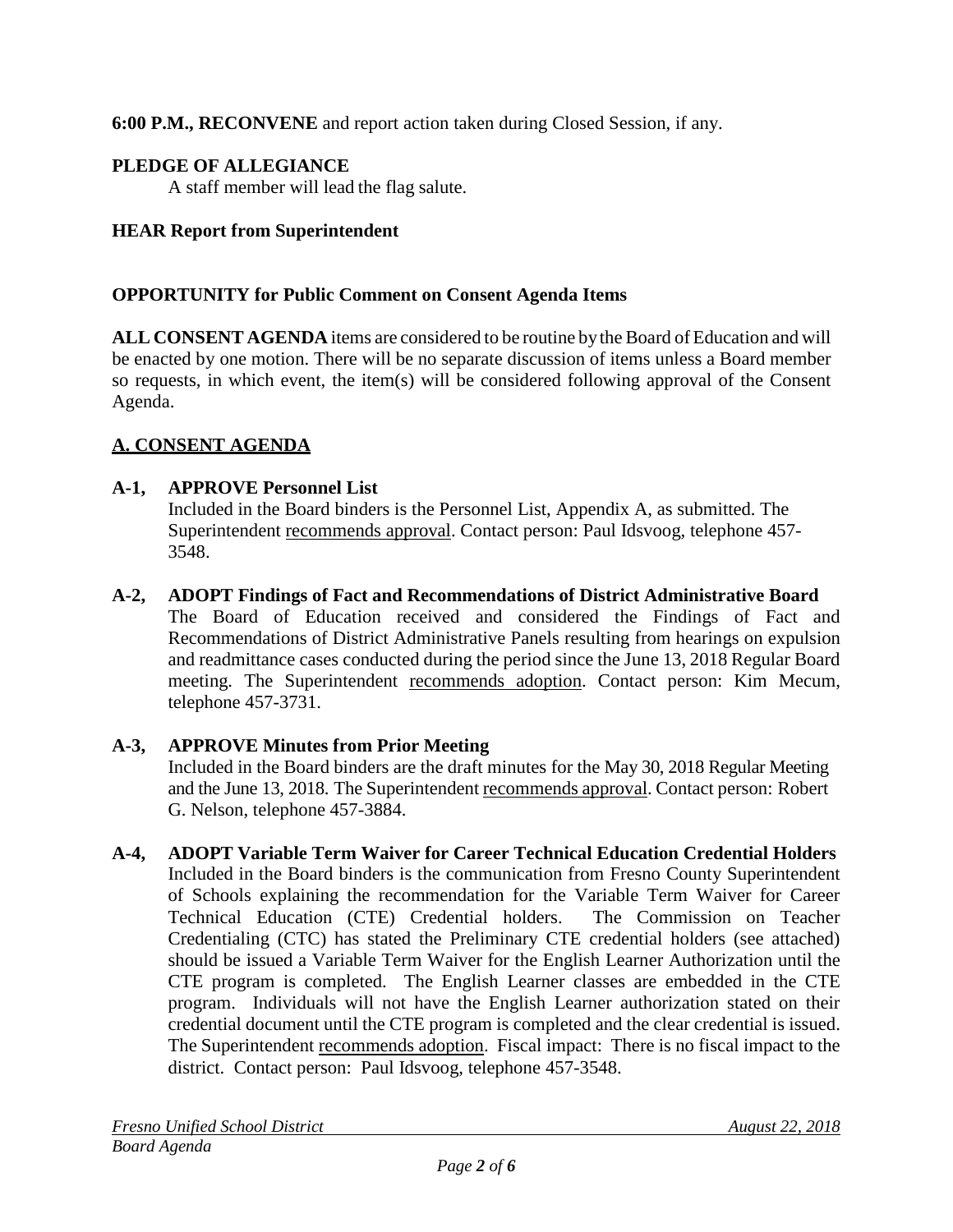#### **A. CONSENT AGENDA** - *continued*

#### **A-5, ADOPT Waiver Request for Patricia Mancine to Serve as a Speech Language Pathologist**

Included in the Board binders is the waiver request for Patricia Mancine, to serve as a Speech Language Pathologist. The Education Code 44225(m) allows the commission to grant waivers to fill unanticipated needs in an area deemed hard-to-fill.

Patricia Mancine currently holds a Bachelor's in Communicative Sciences and Disorders and is applying for acceptance into the graduate program. The Superintendent recommends adoption. Fiscal impact: There is no fiscal impact to the district. Contact person: Paul Idsvoog, telephone 457-3548.

#### **A-6, APPROVE Addendum to the Center for Advanced Research and Technology Operating Agreement**

Included in the Board binders is an addendum between Fresno and Clovis Unified School Districts for the Center for Advanced Research and Technology (CART). The current Operating Agreement between Fresno and Clovis Unified does not currently provide for major maintenance repair and/or replacement of CART facilities. The Superintendent recommends approval. Fiscal impact: The funds in the amount of \$618,962 are included in Deferred Maintenance Fund. Contact person: Ruth F. Quinto, telephone 457-6226.

#### **A-7, APPROVE 2018/19 Consolidated Application for Categorical Aid Programs Spring Release to the California Department of Education**

The Consolidated Application (Con App) is the tool used by the California Department of Education (CDE) to distribute funds from federal programs to school districts across California. The funds received from this application enable the district to serve students through activities described in each school's Single Plan for Student Achievement (SPSA) and in the district's Local Control and Accountability Plan (LCAP). A copy of the completed Con App is available in the Board Office for review. The Superintendent recommends approval. Fiscal impact: Total funding for categorical programs was included in the 2018/19 Adopted Budget approved by the Board on May 30, 2018. Contact person: Ruth F. Quinto, telephone 457-6226.

#### **A-8, APPROVE Request for Allowance of Attendance Due to Emergency Conditions**

Included in the Board binders is a request for allowance of attendance due to emergency conditions, form J-13A, due to a social media threat on February 16, 2018 at Sunnyside High School. The J-13A form requires Board approval prior to being submitted to the California Department of Education (CDE) to claim the Average Daily Attendance (ADA) that was lost due to the emergency. The Superintendent recommends approval. Fiscal impact: Fresno Unified could potentially receive \$156,000 in the General Fund budget. Contact person: Ruth F. Quinto, telephone 457-6226.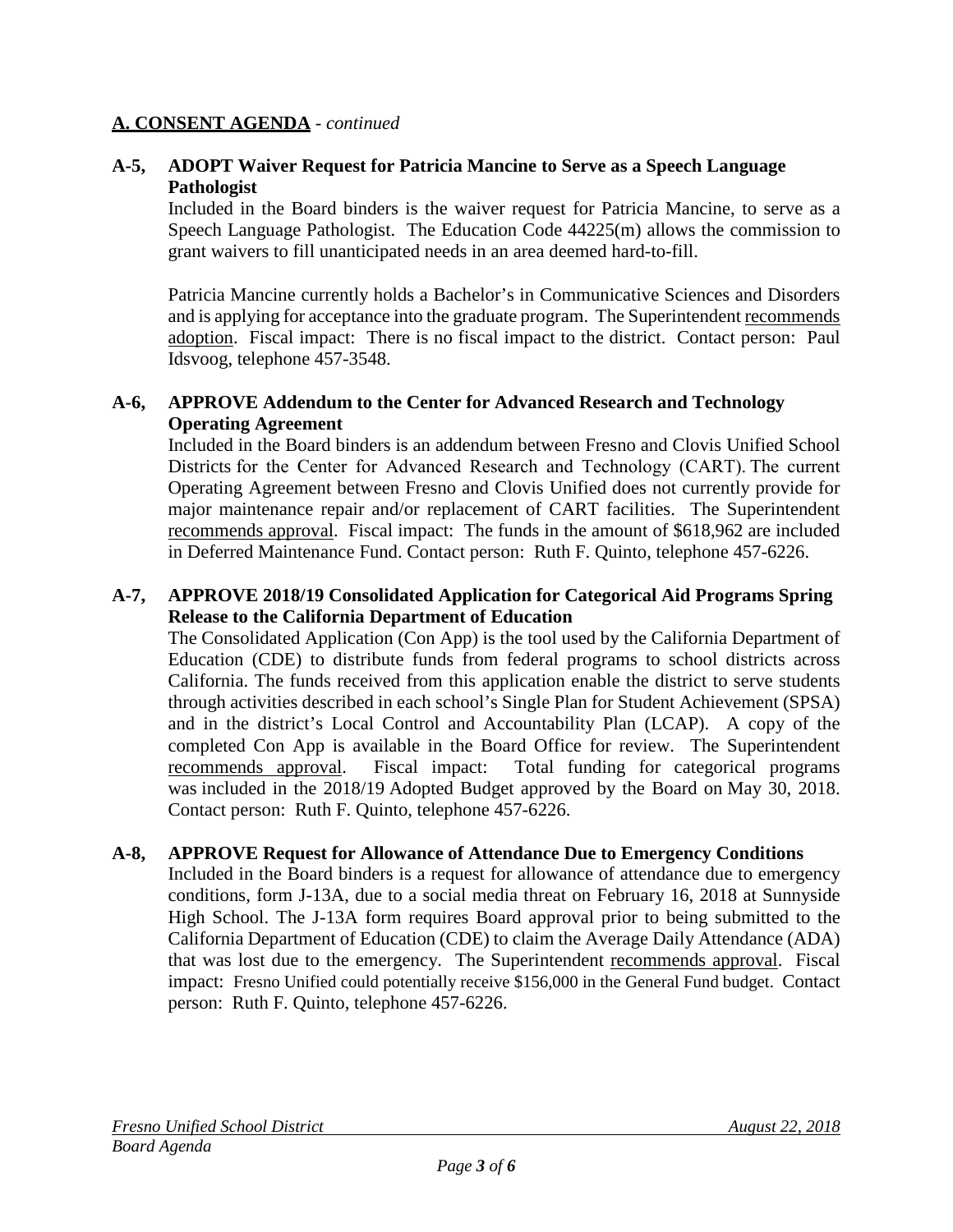#### **A. CONSENT AGENDA** - *continued*

#### **A-9, APPROVE the Special Education Annual Budget and Service Plans and Service Descriptions for 2018/19**

Included in the Board binders are the 2018/19 Special Education Annual Budget, Service Plans and Descriptions of services provided to students with disabilities. The Annual Plans are based upon the proposed 2018/19 Special Education budget. The Superintendent recommends approval. Fiscal Impact: There is no fiscal impact to the district. Contact person: Kim Mecum, telephone 457-3731.

#### **A-10, APPROVE Provisional Internship Permits**

Included in the Board binders are Provisional Internship Permit (PIP) recommendations to rehire or hire upon Board approval. The Superintendent recommends approval. Fiscal impact: There is no fiscal impact to the district. Contact person: Paul Idsvoog, telephone 457-3548.

#### **A-11, DENY Claim #GL18-0309-1258**

Included in the Board binders is a Claim for Damages by a Minor, case #GL18-0309-1258. The Superintendent recommends that the Claim be denied and the matter referred to the district's Executive Director of Benefits and Risk Management for further handling. Fiscal impact: There is no fiscal impact to the district at this time. Contact person: Ruth F. Quinto, telephone 457-6226.

#### **END OF CONSENT AGENDA (ROLL CALL VOTE)**

### **UNSCHEDULED ORAL COMMUNICATIONS**

Individuals who wish to address the Board on topics within the Board's subject matter jurisdiction, but **not** listed on this agenda may do so at this time. If you wish to address the Board on a specific item that is listed on the agenda, you should do so when that specific item is called.

While all time limitations are at the discretion of the Board President, generally members of the public will be limited to a maximum of three (3) minutes per speaker for a total of thirty (30) minutes of public comment as designated on this agenda. Any individual who has not had an opportunity to address the Board during this initial thirty (30) minute period may do so at the end of the meeting after the Board has addressed all remaining items on this agenda. Without taking action and only as expressly permitted by Board Bylaw 9323, Board members may ask questions, make brief announcements, or provide a brief response to statements presented by the public about topics raised in unscheduled oral communications. Board members must be recognized by the President in order to speak and will generally be limited to no more than one (1) minute each for this purpose. The Board President shall have the discretion to further limit Board members' opportunity to speak on topics raised in unscheduled oral communications to ensure the orderly and efficient conduct of District business.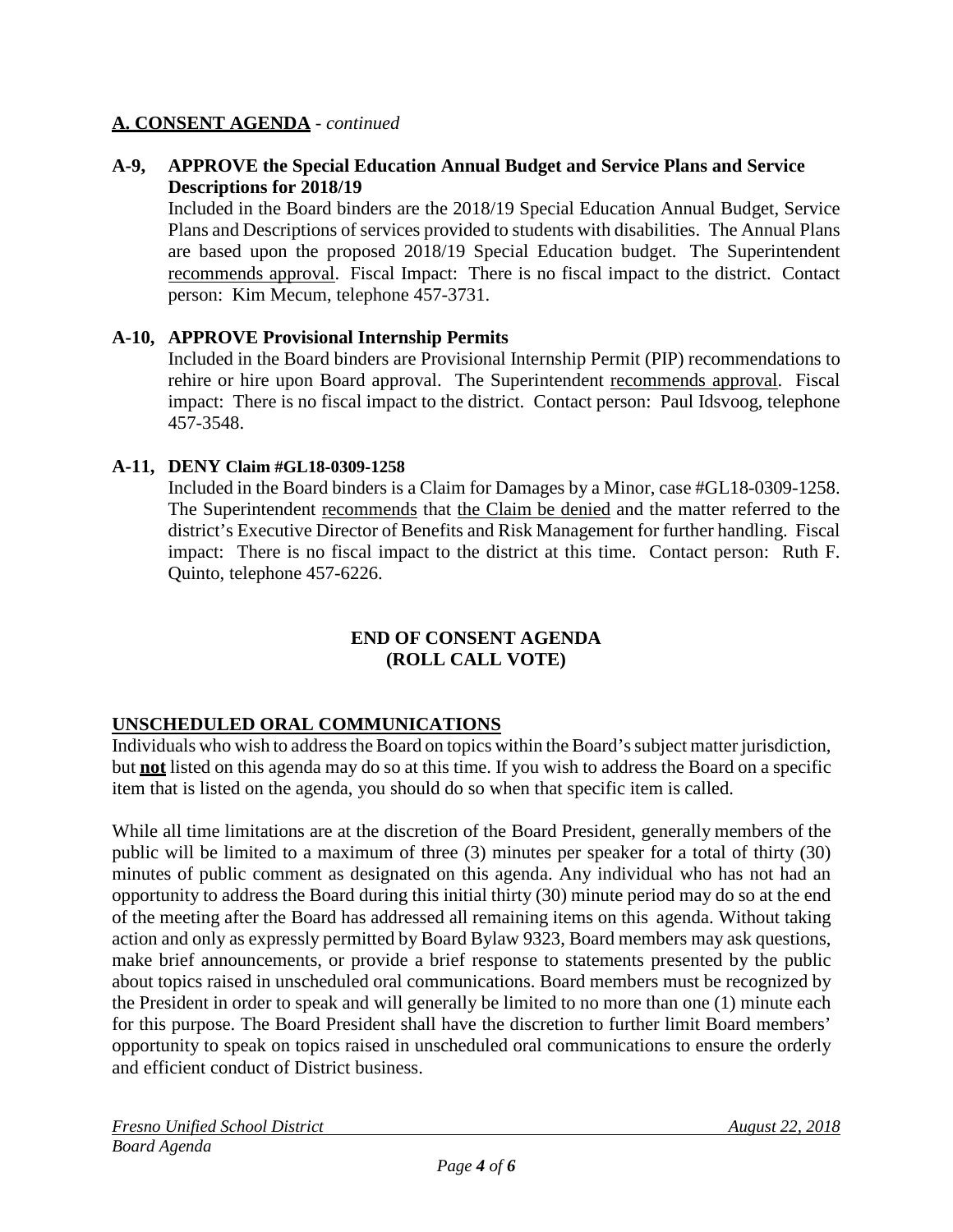## **UNSCHEDULED ORAL COMMUNICATIONS** - *continued*

Members of the public with questions on school district issues may submit them in writing. The Board will automatically refer to the Superintendent any formal requests that are brought before them at this time. The appropriate staff member will furnish answers to questions.

## **B. CONFERENCE/DISCUSSION AGENDA**

## **6:30 P.M.**

## **B-12, PRESENT and DISCUSS Opening of Schools - 2018 /19 School Year**

Staff will present, and the Board will have an opportunity to discuss, an update to year-end results for 2017/18 and strategic and operational initiatives to support student success for the 2018/19 school year. Fiscal impact: There is no fiscal impact to the district. Contact persons: Kurt Madden, telephone 457-6228; Kim Mecum, telephone 457-3569; and Karin Temple, telephone 457-3134; Lindsay Sanders, telephone 457-3958; and Paul Idsvoog, telephone 457-3548.

## **7:00 P.M.**

### **B-13, PRESENT and DISCUSS the Improving Special Education Services in the Fresno Unified School District Report**

Staff will present information from the *Improving Special Education Services in the Fresno Unified School District Report* provided by the Strategic Support Team of the Council of the Great City Schools. There is no fiscal impact to the district. Contact persons: Brian Beck, telephone 457-3226 and Kim Mecum, telephone 457-3731.

### **7:30 P.M.**

### **B-14, PRESENT and DICUSS Constituent Services Reporting**

Included in the Board binders is the Constituent Services report for the 2017/18 schoolyear. This report is an update from last year's report which was presented to the Board on August 23, 2017.

Also, included is the Constituent Services Quarterly Reporting for Constituent Services activities for the time period of May 1, 2018 through July 31, 2018. The Quarterly Reporting for the Valenzuela/Williams Uniform Complaint Procedures reporting for May 1, 2018 through July 31, 2018 are also included, in accordance with Education Code § 35186. Fiscal impact: There is no fiscal impact to the District. Contact person: Teresa Plascencia, telephone 457-3736.